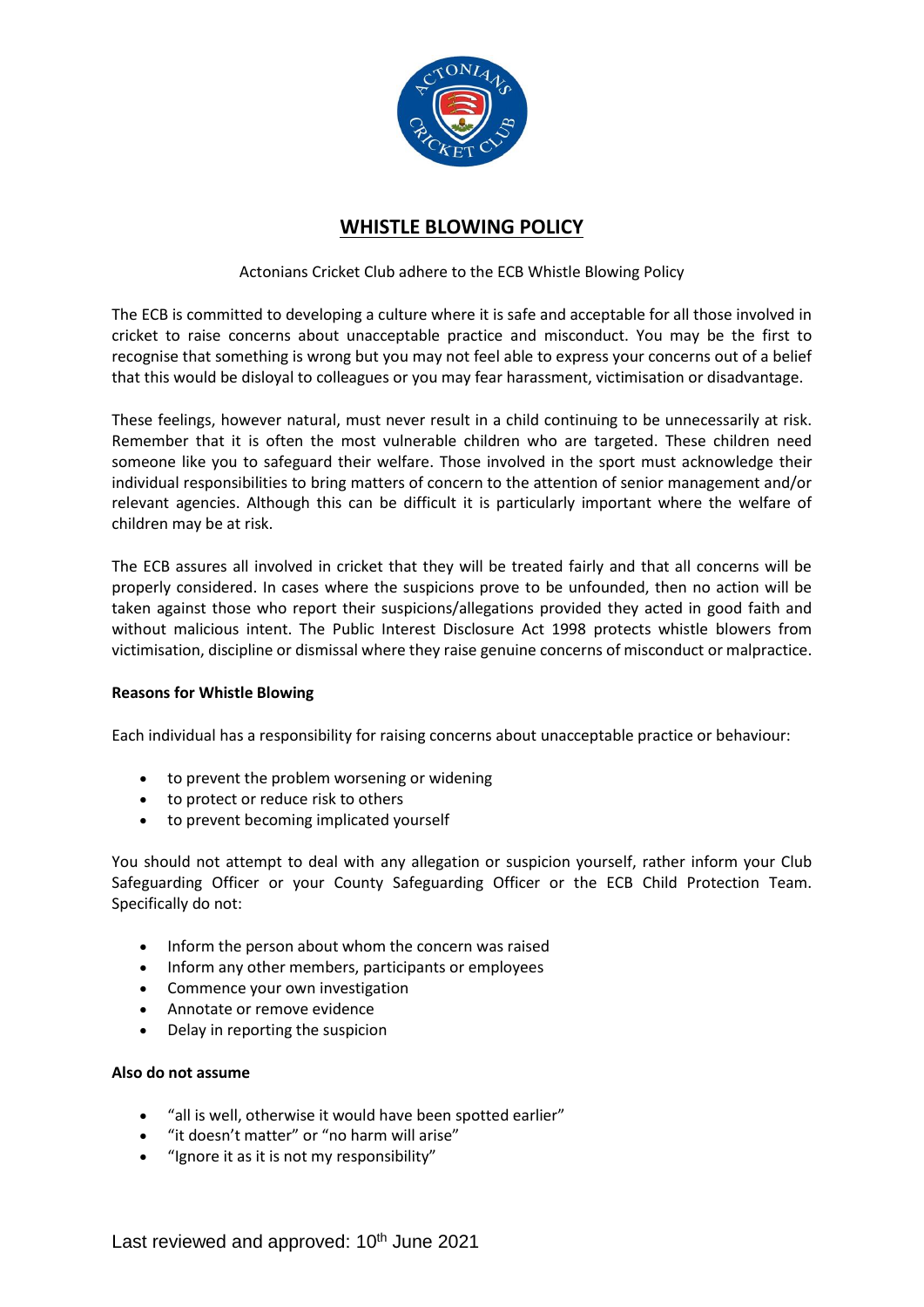

### **What stops people from Whistle Blowing?**

- Starting a chain of events which spirals
- Disrupting the work or training
- Fear of getting it wrong
- Fear of repercussions or damaging careers
- Fear of not being believed

# **What happens next?**

- You should be given information on the nature and progress of any enquiries
- All concerns will be treated in confidence.
- During the process of investigating the matter, every effort will be made to keep the identity of those raising the concern unknown, except to the minimum number of individuals practicable
- Your Club Safeguarding Officer, County Safeguarding Officer and the ECB have a responsibility to protect you from harassment or victimisation
- No action will be taken against you if the concern proves to be unfounded and was raised in good faith
- Malicious allegations may be considered a disciplinary offence

## **ECB Safeguarding Whistle Blowing Procedures**

Should suspicions be raised via a "tip off", the person receiving the tip off should attempt to obtain the following information from the informant.

- Name, address and telephone number
- Names of individuals involved
- The manner of the alleged incident/s or circumstances

# **Who do I tell?**

The first person to whom you should report your suspicion or allegation is your Club Safeguarding Officer. If for any reason you cannot or do not wish to report to your Club Safeguarding Officer, you should refer to your County Safeguarding Officer. If you cannot, or do not wish to, report the information to either of these, then please contact the ECB Child Protection Team by email on **[safeguarding@ecb.co.uk](mailto:safeguarding@ecb.co.uk)** or 020 7432 1200.